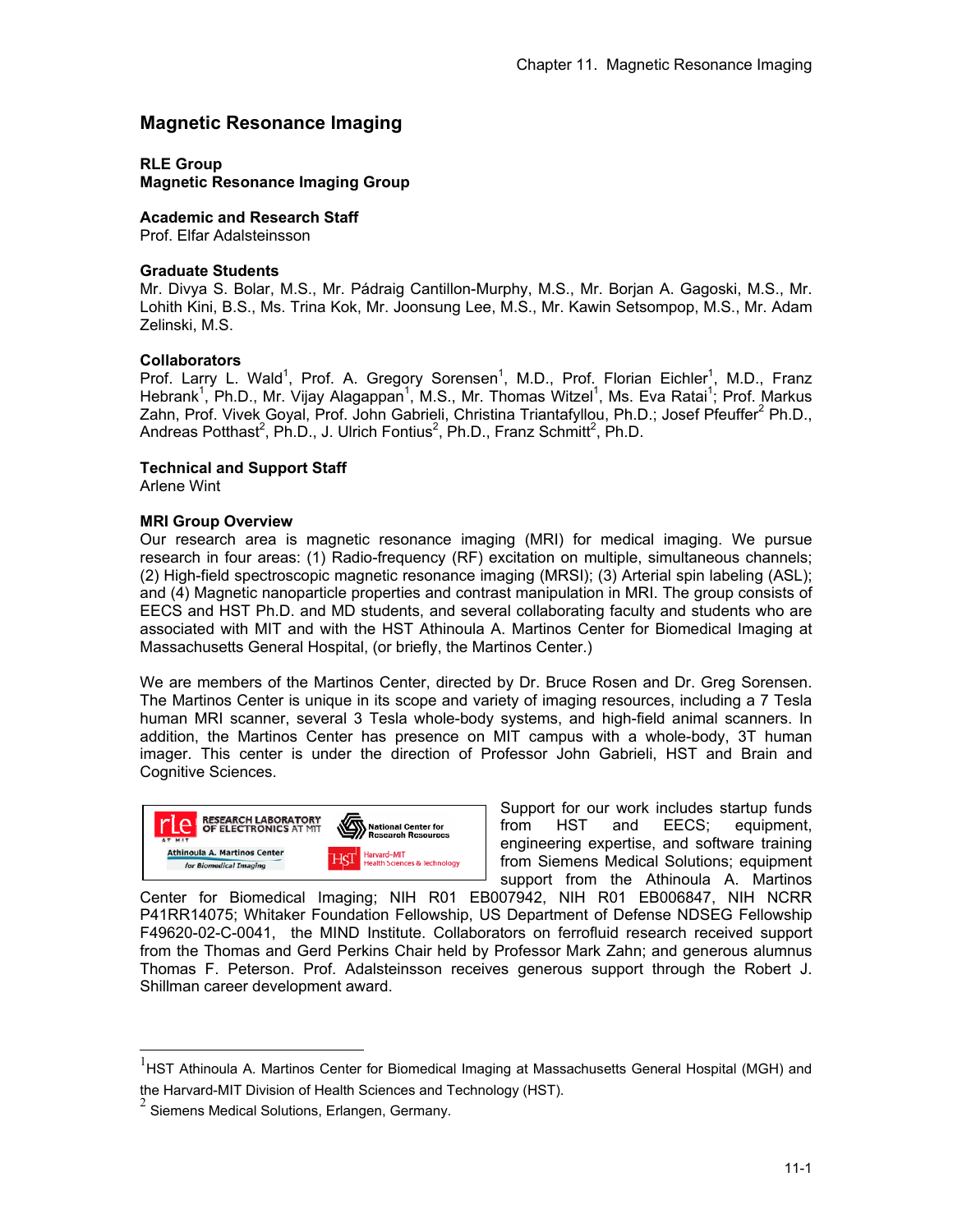# **1. Parallel RF Excitation Design for Magnetic Resonance Imaging**

#### **Sponsors:**

HST, EECS, National Defense Science and Engineering Graduate Fellowship, Robert J. Shillman career development award, NIH R01 EB007942, NIH R01 EB00684, NIH NCRR P41RR14075, Siemens Medical Solutions.

### **Project Staff:**

Mr. Kawin Setsompop, M.S., Mr. Adam Zelinski, M.S., Mr. Vijay Alagappan, M.S, Mr. Borjan Gagoski M.S., Prof. Larry Wald, Prof. Elfar Adalsteinsson

In a collaboration with Prof. Wald at the Martinos Center, Dr. Schmitt at Siemens Medical Solutions, and Prof. V. Goyal, we have pursued a productive program in the development of multi-channel RF excitation for MRI, also termed parallel RF transmission (pTx). Our primary motivation for this development is the mitigation of the severe RF excitation field inhomogeneity present at 7T for brain imaging with conventional technology, which relies on single-channel excitation coils. Additionally, applications of pTx methods include flexibly tailored spatial excitation patterns that now become practical within reasonable excitation durations. The use of methods of more intricate excitation patterns that, for instance match a particular anatomical or vascular structure, are largely unexplored but may enable clinical and research applications in several new areas where such excitations have been impractical. However, for the present, the dominant goal of this work is to produce robust and reliable RF excitation for high-field imaging, a necessary component to routine use of the emerging high-field imaging platform to the research and clinical communities.

Initial demonstrations of the proposed designs took place on an 8-channel prototype system configured by Siemens Medical Solutions in Erlangen, Germany, where we successfully demonstrated 8-channel parallel excitations at 3T. As of June 2007, an equivalent 8-channel was installed at the 7T scanner at the Martinos Center in Charlestown Navy Yard where we have continued our developments and made substantial progress. In the following, we touch on selected examples of the impressive contributions made by graduate students Adam Zelinski (also advised by Prof. V. Goyal), Kawin Setsompop, and Borjan Gagoski, but refer to the complete publication list for a more detailed account of the various components of the research pTx methods.

Among graduate student Adam Zelinski's many contributions was a novel approach to pTx that determines the optimal subset of excitation modes for a given target of excitation. This approach yields a better match between the limited number of (expensive) RF power amplifiers and a larger number of excitation modes that can be obtained with (much less expensive) RF coil design. Hardware costs and complexity naturally limit the feasible number of excitation channels, but forming linear combinations of RF array elements can transform the spatial modes of the array into a different basis set, potentially capturing a majority of the pTx efficiency and acceleration capabilities in a subset of the channels. The available RF channels are then applied only to a subset of array modes, which are chosen based on their contribution to excitation efficiency and encoding. For pTx applications the desired excitation pattern is specified and an explicit incorporation of this knowledge into the selection of the mode subset proves to be useful. Here, Adam proposed a fast target-dependent



**Figure 1** The 16 available channel modes in a water phantom at 7T. Only 8 RF amplifiers are available to implement pTx excitations with these modes.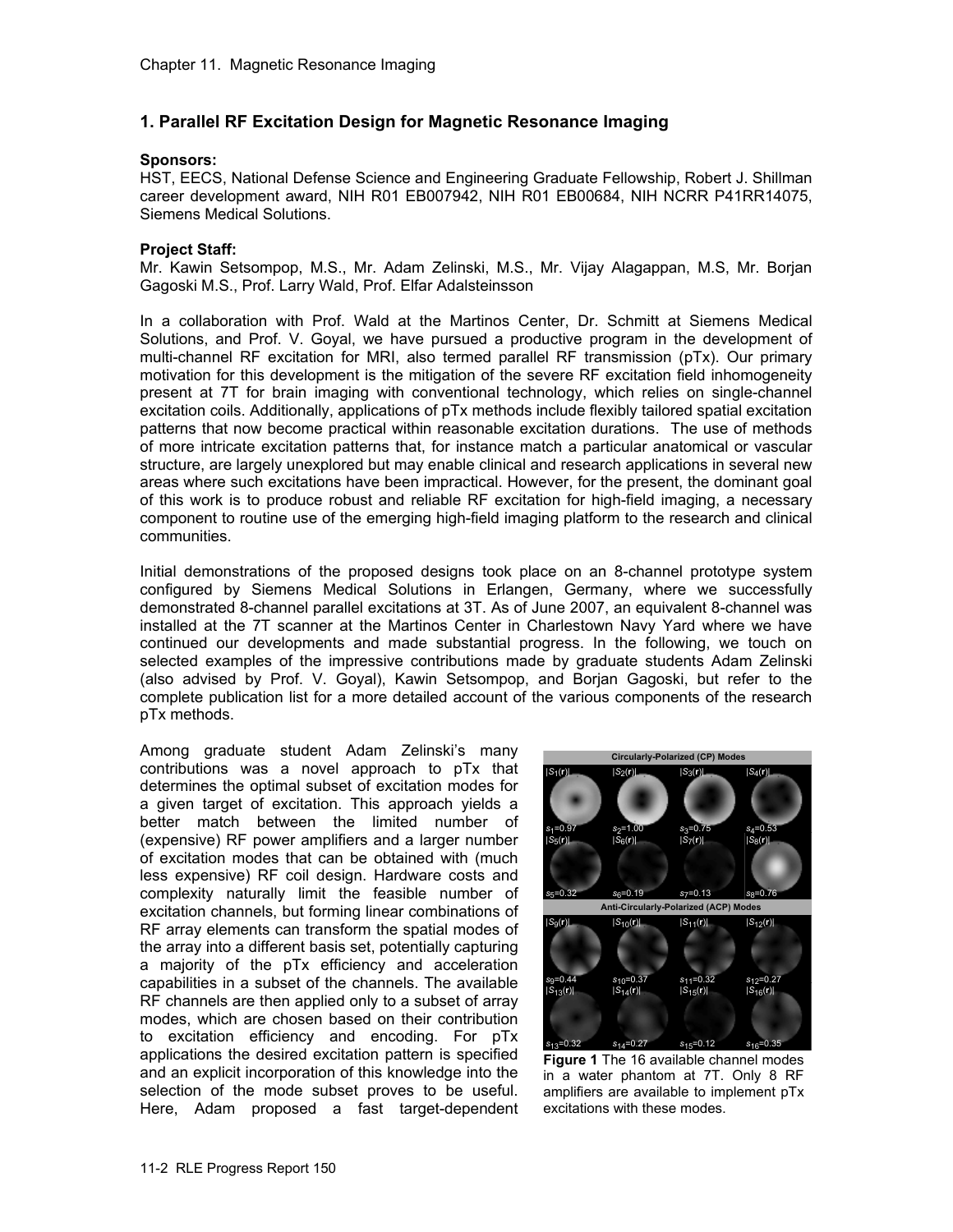sparsity-enforced subset selection (SESS) algorithm that explicitly accounts for the desired excitation pattern when choosing the mode subset, in contrast with principal component or covariance analysis methods that use only the spatial profiles and determine only a *single* subset for all excitations. For demonstration of the algorithm, he used SESS to determine 8 modes of a 16 mode array for use on an 8-channel pTx system at 7T when forming slice-selective spatiallytailored excitations with uniform and ring-shaped target patterns in a water phantom. Excitations using the SESS subsets were compared to those chosen from covariance analysis of the mode spatial maps. Brute-force analysis finds that SESS actually determines the best of all 12871 possible subsets for this coil for the former excitation, and a near-optimal subset for the latter.

Graduate student Kawin Setsompop demonstrated for the first time the mitigation, *in vivo*, of RF inhomogeneity at 7T in a recently accepted manuscript to *Magnetic Resonance in Medicine.*

Slice-selective RF waveforms that mitigate severe B1+ inhomogeneity at 7 Tesla using parallel excitation were designed and validated in human studies on six subjects using a 16-element degenerate stripline array coil driven with a butler matrix to utilize the 8 most favorable birdcage modes. The parallel RF waveform design applied magnitude least squares criteria with an optimized k-space sampling to significantly improve profile uniformity compared to conventional least squares designs. Parallel excitation RF pulses designed to excite a uniform in-plane flip angle with slice selection in the z-direction were demonstrated and compared to conventional sinc-pulse excitation and RF shimming. In all cases, the parallel RF transmission significantly mitigated the effects of inhomogeneous B1+ on the excitation flip angle. The optimized parallel RF pulses for human B1+ mitigation were only 67% longer than a conventional single-channel sinc-based



B<sub>1</sub><sup>+</sup> Mitigation Comparison (Subject 1)

comparison includes slice selection based on conventional sinc excitation in birdcage mode (top row), RF shimming (center row), and two-spoke excitation pulses (bottom row). On the left of each row is the in-plane image of the excited slice after the removal of the received profile. On the right is the flip-angle map estimate, along with the line profile plots..

excitation, but significantly outperformed RF shimming. For example the standard deviations of the in-plane flip-angle (averaged over six human studies) were 16.7% for conventional birdcage excitation, 13.3% for RF shimming, and 7.6% for the parallel spatially tailored excitation. This work demonstrates that excitations with parallel RF systems can provide slice selection with spatially uniform flip angles at high field strengths with only a small pulse-duration penalty. (Fig 2).

Future work in applications of pTx includes structural imaging, spectroscopic imaging, diffusion tensor imaging, functional imaging, as well as body imaging at 3T.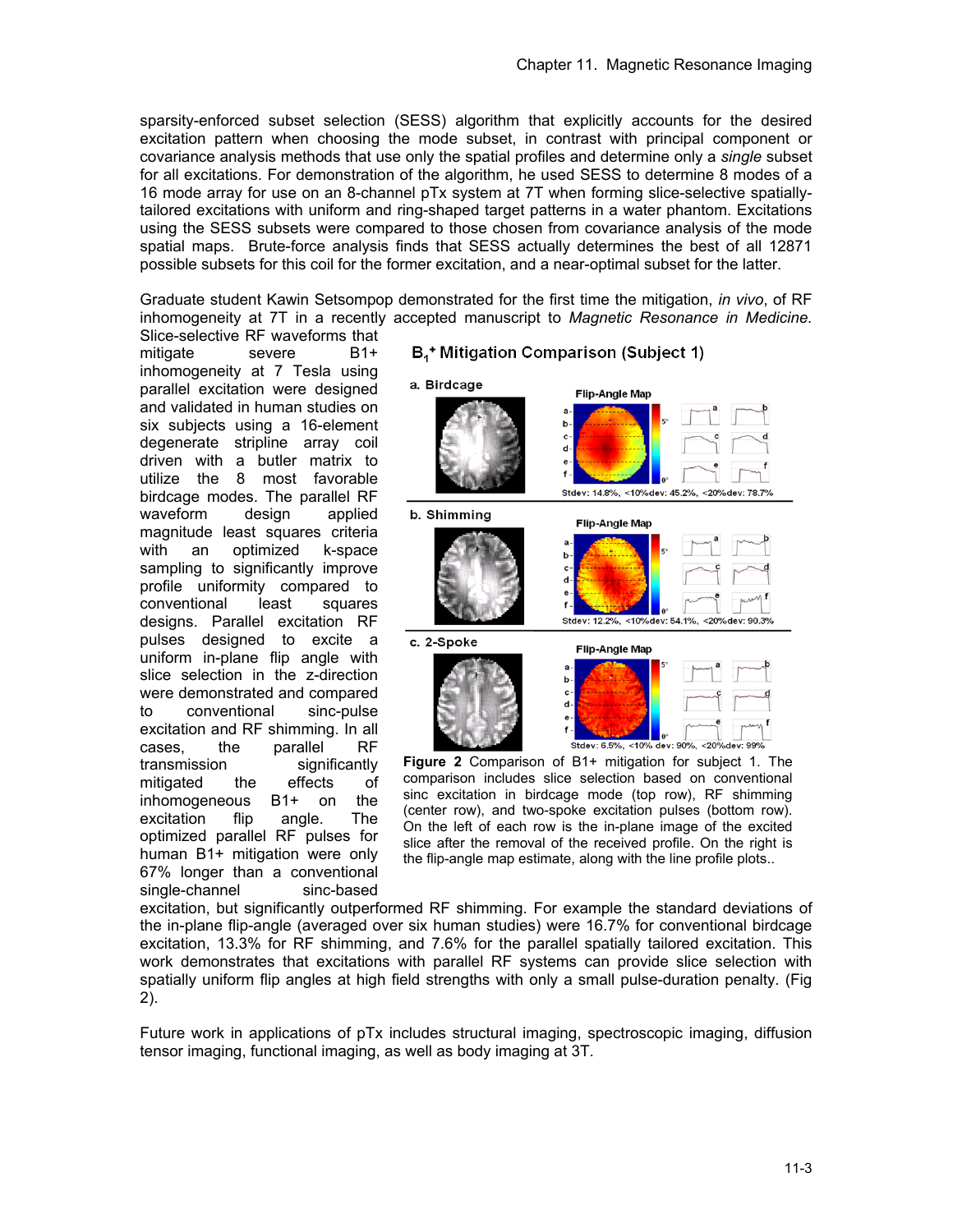# **2. High-Field Magnetic Resonance Spectroscopic Imaging**

#### **Sponsors:**

HST, EECS, NIH NCRR P41RR14075, The Korean Foundation for Advanced Studies, A\*STAR, NIH Grant Number 5P01NS 3561. Robert J. Shillman career development award. NIH R01 EB007942, NIH R01 EB00684, NIH NCRR P41RR14075, Siemens Medical Solutions.

#### **Project Staff:**

Mr. Borjan Gagoski, Mr. Joonsung Lee, Mr. Joseph Y. Cheng, Mr. Joonsung Lee, Ms. Trina Kok, Ms. Eva Ratai, PhD, Prof. Florian Eichler, MD, Prof. Larry L. Wald, Prof. Elfar Adalsteinsson

The benefits of 7T chemical shift imaging (CSI) include increased SNR and chemical shift dispersion compared to lower-field CSI. However, high field imaging suffers from severe B1 inhomogeneities that manifest as SNR loss, which is a serious burden in CSI applications. In addition, for volumetric CSI, phase-encoded (PE) CSI suffers from intrinsically long acquisition times. CSI using spiral readout gradients samples (kx, ky, kf) space efficiently without SNR tradeoffs and addresses the encoding-time constraint of PE CSI at the cost of high-fidelity gradient hardware and non-trivial trajectory design and reconstruction algorithms. Prior work on in vivo 7T Spiral CSI demonstrated the encoding efficiency of spiral CSI, but also illustrated the expected and significant signal variation across the FOV.

Graduate students Borjan Gagoski and Kawin Setsompop combined spiral CSI readouts with parallel RF transmission (pTx) to mitigate B1+ inhomogeneities. This initial demonstration was limited to the low flip-angle domain where excitation k-space analysis holds, and spokes-based slice selective RF design to an eight channel transmit system at 7T. The 8 transmit channels enable reduced-duration, slice-selective RF pulses that implement excellent on-resonance B1+ mitigation and can be optimized to yield B1+ mitigation over a 600 Hz bandwidth. The goal of this work is to demonstrate efficient spiral CSI encoding with B1+ mitigated spatial-spectral excitation over a spatial FOV and frequencies of interest for 1H brain spectroscopic imaging by spiral CSI acquisitions of the high-SNR water signal shifted to 5 different off-resonance frequencies.

Constant-density spiral readout was used in a gradient-echo (TE=5ms) 8-channel pTx pulse on a 7T scanner with whole-body gradients (40mT/m, 180 mT/m/ms). Eight orthogonal birdcage (BC) modes were driven via a Butler matrix transformation of a 16 channel stripline array. After quantitative B1+ mapping, the pTx pulses were designed and optimized to provide B1+ mitigation for uniform spatial-spectral excitation over a 5-cm slab in z and 600Hz spectral bandwidth. In addition, a B0-correction optimization using a separately acquired B0 map improved reliability of the spectral excitation. The pTx duration was 1.76 ms. The spiral readout encoded the  $(x,y,z,f)$ space for Cartesian grid of 32x32x8x512 points (x,y,z,f) with a 1600Hz bandwidth. The encoding used a 24-cm in-plane FOV and 8cm in z, for an overall voxel size of 0.56 cc. The maximum slew rate and amplitude were limited to a conservative 100T/m/s and 10mT/m, respectively, yielding imaging time of 1.75 minutes (TR=1s). The acquisition was repeated, in the absence of water suppression, for a series of off-resonance shift of the water peak, ranging from -300 to 300Hz. The spiral CSI data were received with 16 Rx channels, 2X-gridded with a Kaiser-Bessel kernel, and combined using complex weights from the spectroscopy data themselves.

In addition to spiral CSI, we collected gradient-recalled echo 2DFT images using the wide-band excitation. After dividing out the receive profile, the transmit profile demonstrated excellent uniformity of signal in both space and frequency. Due to the low-flip-angle domain of the pTx, and in order to yield high SNR for evaluation of the spectral and spatial evaluation of the pulse with spiral CSI we performed five spiral CSI scans on a single peak water phantom, in four of which we manually shifted the central frequency of the transmitter in order to get the off-resonance water at -300Hz, -150Hz, 100Hz and 200Hz. The resulting spectra in voxels at several different locations, the peak amplitude as a function of frequency was only slowly varying.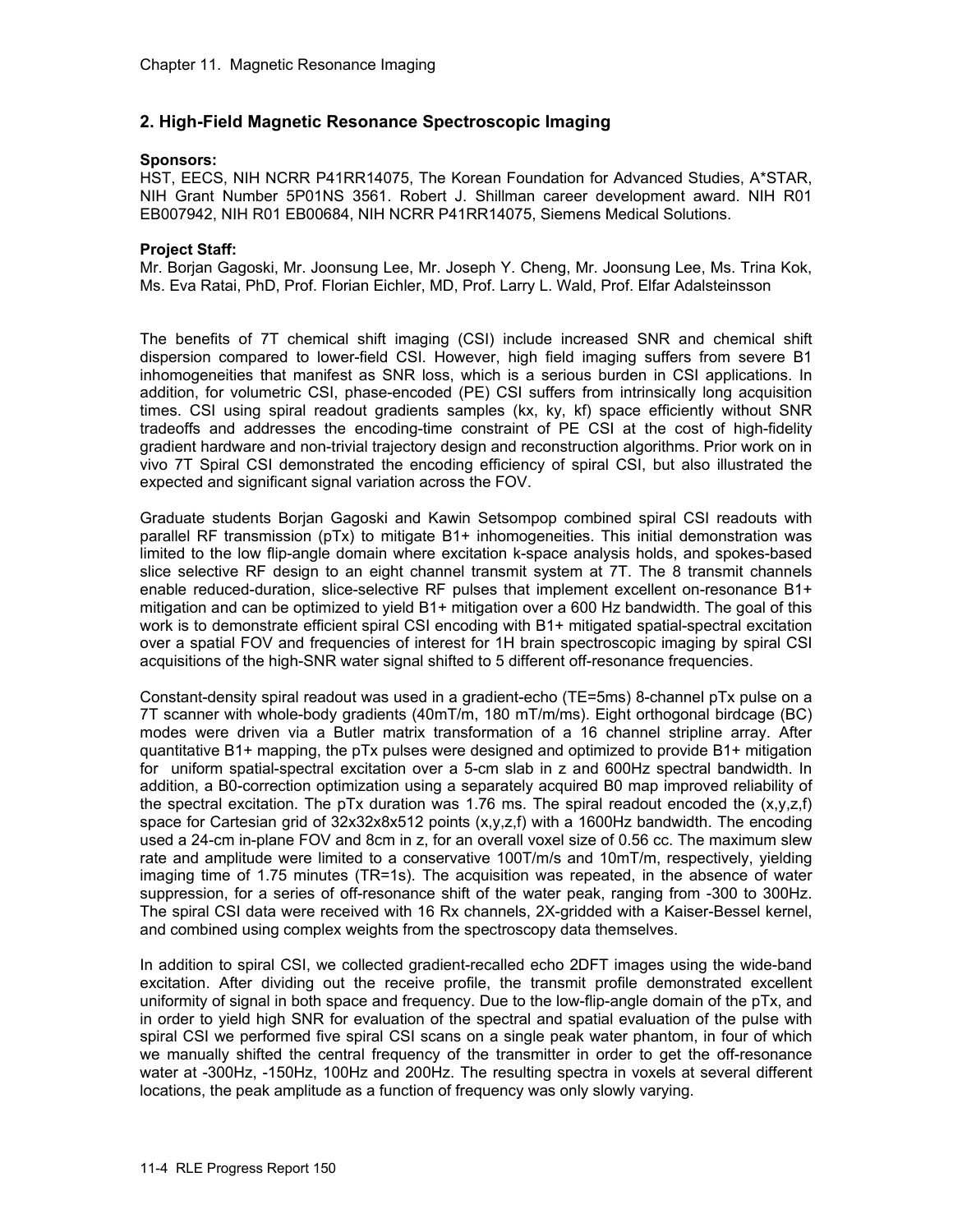We successfully demonstrated the feasibility of pTx with spiral CSI encoding using 8 transmit channels and 16 receive channels. These results provide strong motivation for extending the lowflip-angle developments to large-flip-angle pTx designs with the demonstrated wide-band pTx properties, a prerequisite for detection of low-concentration brain metabolites. l RF excitation schemes for uniform excitation.

# **Publications**

## **Journal Articles, Published**

A.C. Zelinski, L.L. Wald, K. Setsompop, V. Alagappan, B. Gagoski, V.K. Goyal, F. Hebrank, U. Fontius, F. Schmitt, E. and Adalsteinsson, "Comparison of 3 Algorithms for Solving Linearized Systems of Parallel Excitation RF Waveform Design Equations: Experiments on an 8-Channel System at 3T," *Concepts in Magnetic Resonance Part B: Magnetic Resonance Engineering*, 31B(3), 176-190 (2007)

A.C. Zelinski, L.L. Wald, K. Setsompop, V. Alagappan, B. Gagoski, V.K. Goyal, and E. Adalsteinsson, "Fast Slice-Selective RF Excitation Pulses for Mitigating in Vivo B1 Inhomogeneity in the Brain at 7T," submitted to *Magnetic Resonance in Medicine*, 59(6):1355-64. (2008)

K. Setsompop, L.L. Wald, V. Alagappan, B. Gagoski, and E. Adalsteinsson, "Magnitude Least Squares Optimization for Parallel RF Excitation Design Demonstrated at 7 Tesla with 8 Channels," submitted to *Magnetic Resonance in Medicine*, 59(4):908-15 (2008)

A. Pfefferbaum, E. Adalsteinsson, T. Rohlfing, E.V. Sullivan, "Diffusion tensor imaging of deep gray matter brain structures: Effects of age and iron concentration," Neurobiol Aging. May 28 (2008)

### **Journal Articles, Accepted for Publication**

A. C. Zelinski, L. M. Angelone, V. K Goyal, G. Bonmassar, E. Adalsteinsson, and L. L. Wald "Specific Absorption Rate Studies of the Parallel Transmission of Inner-Volume Excitations at 7 Tesla," Journal of Magnetic Resonance Imaging, forthcoming

### **Meeting Papers, Published**

Zelinski A, K Setsompop, V Alagappan, VK Goyal, L Wald, E Adalsteinsson, "In Vivo B1+ Inhomogeneity Mitigation at 7 Tesla using Sparsity-Enforced Spatially-Tailored Slice-Selective Excitation Pulses," Proceedings of the International Society for Magnetic Resonance in Medicine, Toronto, Canada, (1 page), May 2008.

Zelinski A, LM Angelone, VK Goyal, G Bonmassar, E Adalsteinsson, L Wald, "Specific Absorption Rate Studies of the Parallel Transmission of Inner-Volume Selective Excitations at 7 Tesla," Proceedings of the International Society for Magnetic Resonance in Medicine, Toronto, Canada, (1 page), May 2008.

Zelinski A, V Alagappan, VK Goyal, E Adalsteinsson, L Wald, "Sparsity-Enforced Coil Array Mode Compression for Parallel Transmission," Proceedings of the International Society for Magnetic Resonance in Medicine, Toronto, Canada, (1 page), May 2008.

Zelinski A, VK Goyal, L Wald, E Adalsteinsson, "Sparsity-Enforced Joint Spiral Trajectory & RF Excitation Pulse Design," Proceedings of the International Society for Magnetic Resonance in Medicine, Toronto, Canada, (1 page), May 2008.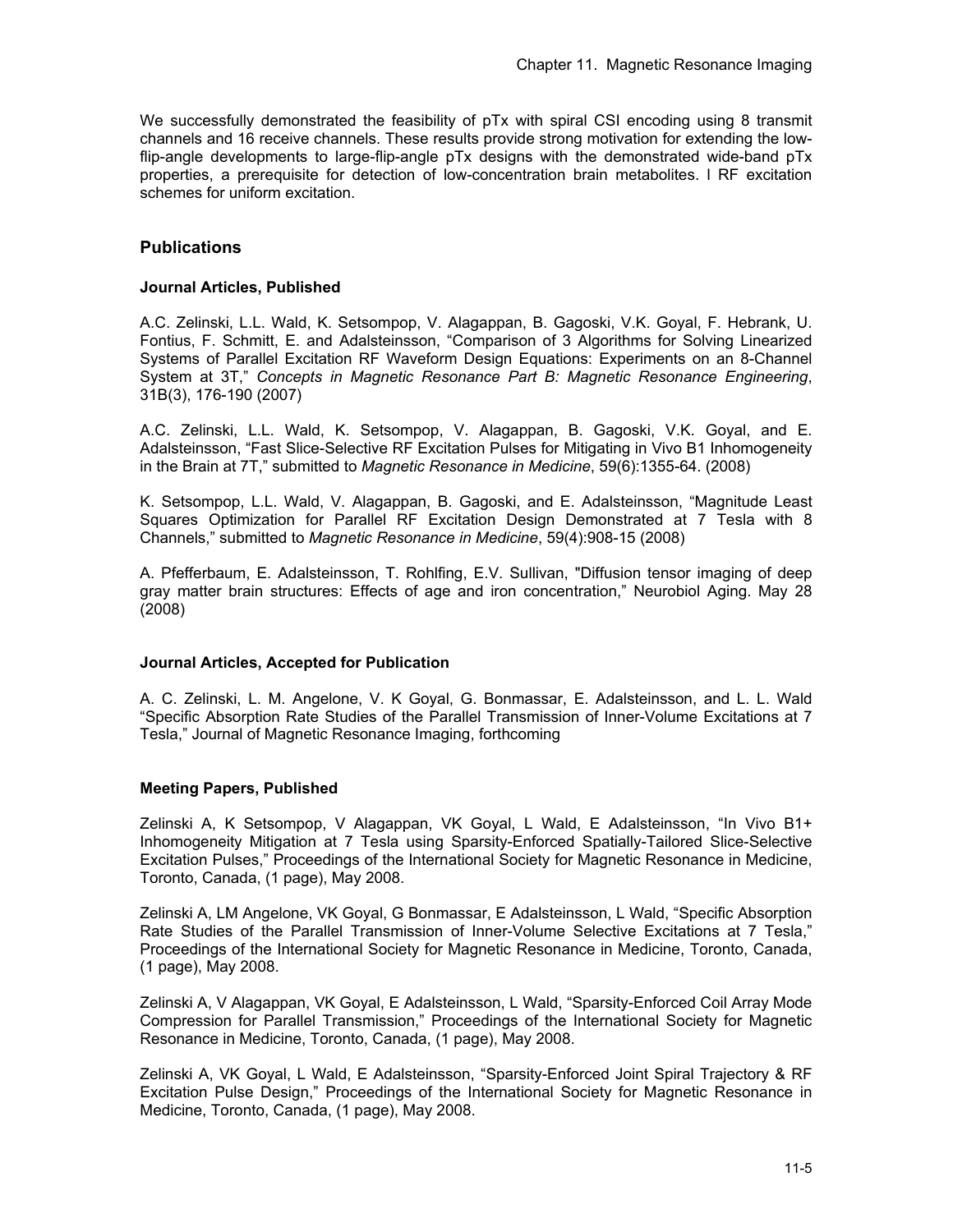Zelinski A, VK Goyal, E Adalsteinsson, L Wald, "Fast, Accurate Calculation of Maximum Local N-Gram Specific Absorption Rate," Proceedings of the International Society for Magnetic Resonance in Medicine, Toronto, Canada, (1 page), May 2008.

Gagoski B, M Hamm, J Polimeni, G Krueger, E-M Ratai, G Wiggins, U Boettcher, J Lee, F Eichler, S Roell, E Adalsteinsson, "Volumetric spiral chemical shift imaging with 32-channel receive coil at 3T with online gridding reconstruction," Proceedings of the International Society for Magnetic Resonance in Medicine, Toronto, Canada, (1 page), May 2008.

Gagoski B, K Setsompop, V Alagappan, F Schmitt, U Fontius, A Potthast, L Wald, E Adalsteinsson, "Fast Spectroscopic Imaging using uniform wideband parallel excitation on 7T," Proceedings of the International Society for Magnetic Resonance in Medicine, Toronto, Canada, (1 page), May 2008.

Lee J, E Adalsteinsson, "Three-Dimensional Isotropic Filter Design with Arbitrary Pass-Band and Stop-Band Specifications," Proceedings of the International Society for Magnetic Resonance in Medicine, Toronto, Canada, (1 page), May 2008.

Lee J, B Gagoski, E Adalsteinsson, "Lipid suppression with variable-density spiral trajectory for volumetric brain CSI," Proceedings of the International Society for Magnetic Resonance in Medicine, Toronto, Canada, (1 page), May 2008.

Cheng JY, B Gagoski, DS Bolar, C Triantafyllou, M Hamm, G Krueger, E Adalsteinsson, "Gradient Linear System Modeling using Gradient Characterization," Proceedings of the International Society for Magnetic Resonance in Medicine, Toronto, Canada, (1 page), May 2008.

Setsompop K, V Alagappan, B Gagoski, T Witzel, J Polimeni, A Potthast, U Fontius, F Schmitt, L Wald, E Adalsteinsson, "Slice-Selective RF Pulses for In Vivo B1+ Inhomogeneity Mitigation at 7 Tesla using Parallel RF Excitation with a 16-Element Coil," Proceedings of the International Society for Magnetic Resonance in Medicine, Toronto, Canada, (1 page), May 2008.

Setsompop K, V Alagappan, A Potthast, U Fontius, L Wald, E Adalsteinsson, "High-flip-angle slice-selective Parallel RF Excitation with 8 Channels at 7 Tesla," Proceedings of the International Society for Magnetic Resonance in Medicine, Toronto, Canada, (1 page), May 2008.

Setsompop K, V Alagappan, B Gagoski, L Wald, E Adalsteinsson, "Magnitude Least Squares Optimization for Parallel RF Excitation Design Demonstrated at 7 Tesla with 8 Channels," Proceedings of the International Society for Magnetic Resonance in Medicine, Toronto, Canada, (1 page), May 2008.

Setsompop K, V Alagappan, B Gagoski, L Wald, E Adalsteinsson, "Uniform Wideband Slab Selection with B1+ Mitigation at 7T via Parallel Spectral-Spatial Excitation," Proceedings of the International Society for Magnetic Resonance in Medicine, Toronto, Canada, (1 page), May 2008.

Kok T, E-M Ratai, F Eichler, E Adalsteinsson, "Analysis of 1H metabolite ratios using image segmentation at 7T in adult patients with X-linked adrenoleukodystrophy," Proceedings of the International Society for Magnetic Resonance in Medicine, Toronto, Canada, (1 page), May 2008.

Alagappan V, K Setsompop, A Potthast, U Fontius, F Schmitt, E Adalsteinsson, L Wald, "In-vivo Comparison of B1 Shimming and Spatially Tailored Parallel Excitation at 7T," Proceedings of the International Society for Magnetic Resonance in Medicine, Toronto, Canada, (1 page), May 2008.

Alagappan V, K Setsompop, J Polimeni, A Potthast, A Zelinski, G Wiggins, U Fontius, F Schmitt, E Adalsteinsson, L Wald, "Mode Compression of Transmit and Receive Arrays for Parallel Imaging at 7T," Proceedings of the International Society for Magnetic Resonance in Medicine, Toronto, Canada, (1 page), May 2008.